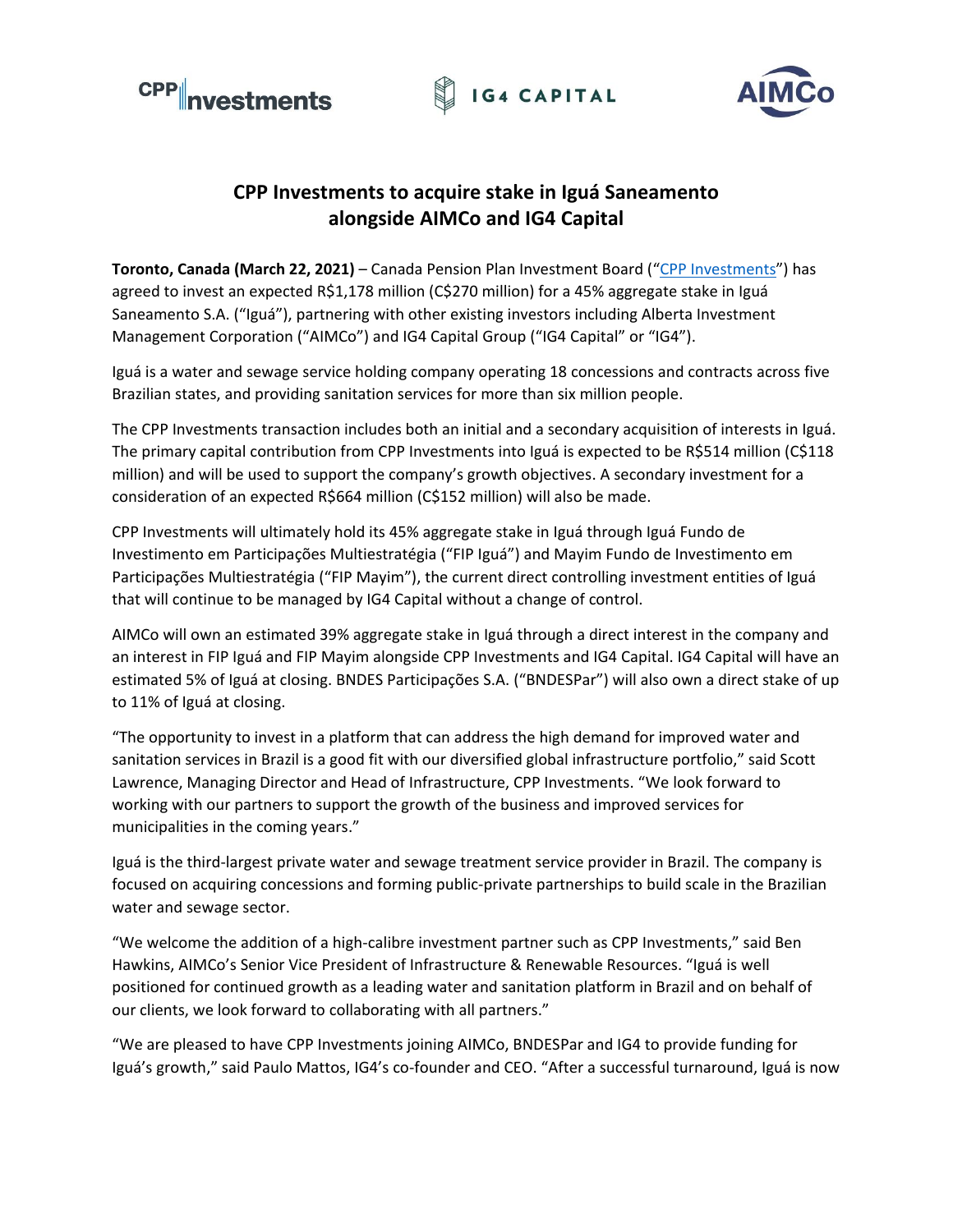





well positioned to be a strong competitor in the new auctions of concessions and privatization processes that will take place under the New Sanitation Law in Brazil."

The transaction is subject to customary closing conditions and regulatory approvals.

**- ### -**

## **About CPP Investments**

Canada Pension Plan Investment Board (CPP Investments™) is a professional investment management organization that manages the Fund in the best interest of the more than 20 million contributors and beneficiaries of the Canada Pension Plan. In order to build diversified portfolios of assets, investments are made around the world in public equities, private equities, real estate, infrastructure and fixed income. Headquartered in Toronto, with offices in Hong Kong, London, Luxembourg, Mumbai, New York City, San Francisco, São Paulo and Sydney, CPP Investments is governed and managed independently of the Canada Pension Plan and at arm's length from governments. At December 31, 2020, the Fund totalled \$475.7 billion. For more information, please visit [www.cppinvestments.com](http://www.cppinvestments.com/) or follow us on [LinkedIn,](https://www.linkedin.com/company/cppinvestments/) [Facebook](https://www.facebook.com/cppinvestments) or [Twitter.](https://twitter.com/cppinvestments)

## **About Alberta Investment Management Corporation (AIMCo)**

AIMCo is one of Canada's largest and most diversified institutional investment managers with more than \$118 billion of assets under management. AIMCo was established on January 1, 2008 with a mandate to provide superior long-term investment results for its clients. AIMCo operates at arms-length from the Government of Alberta and invests globally on behalf of 33 pensions, endowments and government funds in the Province of Alberta.

For more information on AIMCo please visit [www.aimco.ca.](http://www.aimco.ca/)

#### **About IG4 Capital**

IG4 Capital is a specialist alternative investment asset management firm focused on generating superior performance with purpose through value creation, ESG integration and sustainable capitalism in the emerging markets. With offices in London, São Paulo, Santiago, Lima, and Madrid, IG4 has approximately USD 700 million under management.

For more information on IG4 Capital please visit [www.ig4capital.com.](http://www.ig4capital.com/)